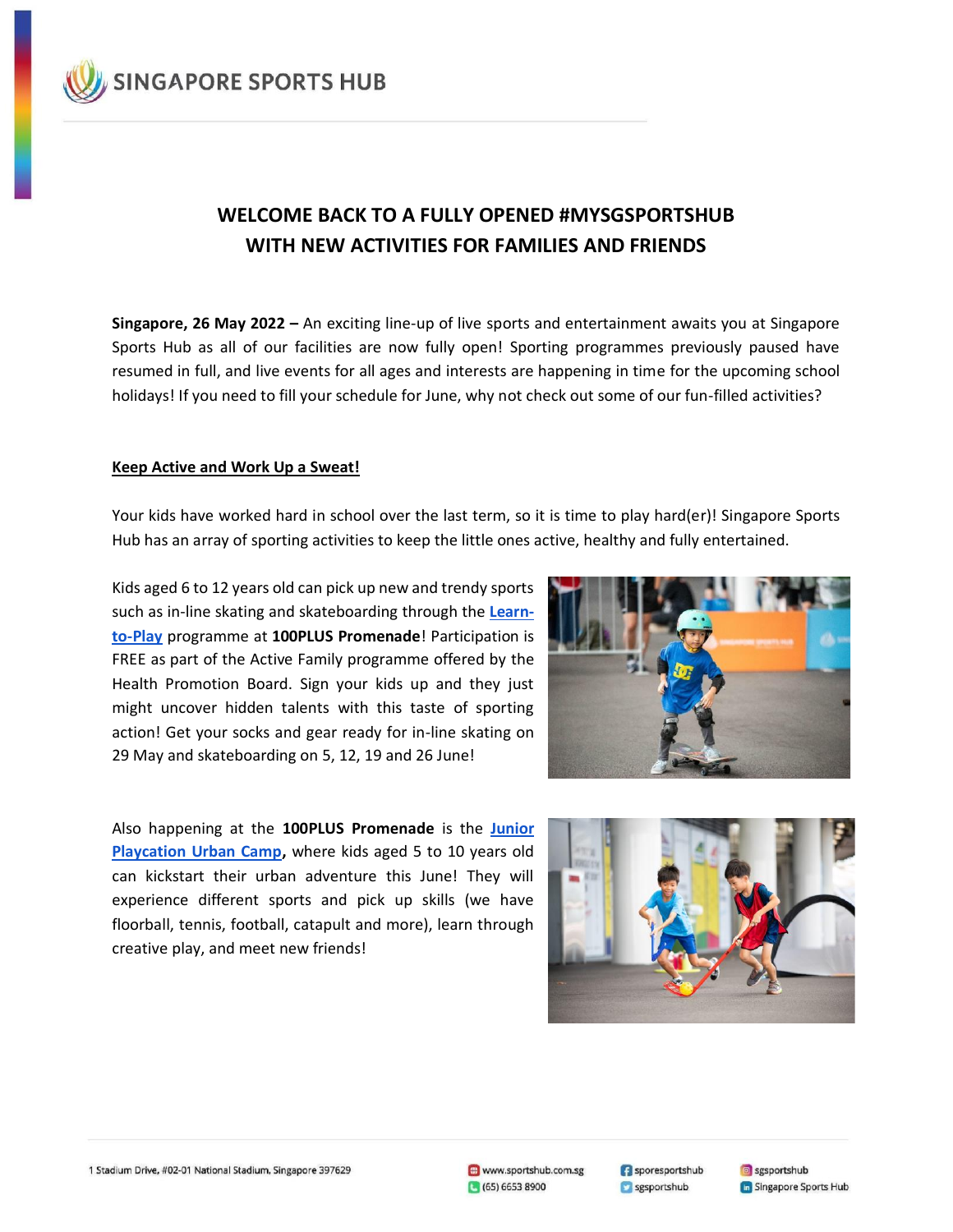

If dribbling and shooting (and scoring!) is more your thing, get your basketball kits ready for our five-day **[Basketball](https://www.sportshub.com.sg/basketball-academy-summer-camp)  [Summer Camp](https://www.sportshub.com.sg/basketball-academy-summer-camp)**! Happening from 13 to 17 June and 20 to 24 June at **OCBC Arena**, campers can look forward to training with all-star national players and certified professional coaches. They will learn how to take their basketball skills, techniques, and sportsmanship to the next level.



This camp istailored to players of various proficiencies, and

participants will be grouped according to age and skills level. Beginners will learn the fundamentals of basketball – rules, common sporting terms, basic skills and concepts – while experienced players will have the opportunity to train more intensively to further develop their ball-handling skills and basketball instincts on court.

To cool off during this warm period of the year, how about enhancing swimming skills with some aquatic lessons? Splash straight into the world of water sports with the **[Aquatic Holiday Camp](https://www.sportshub.com.sg/aquatic-holiday-camp)**, a seven-session programme held in partnership with Torpedo Swim School in **OCBC Aquatic Centre**! Participants aged 6 to 18 years old will learn the basics of artistic swimming as well as diving!



Each 1.5-hour session comprises a dry-land component to build participants' strength, flexibility, and necessary

technical skills, followed by training in the pool to practise what they have learnt.

So, what are you waiting for, head on over with your little ones to enjoy Singapore Sports Hub's full suite of facilities as they are now fully open! This includes popular attractions such as the Kids Water Playground and Lazy River at **[Splash-](https://www.sportshub.com.sg/splash-n-surf)[N-Surf](https://www.sportshub.com.sg/splash-n-surf)**, on the third floor of Kallang Wave Mall. Families and friends can also look forward to bodyboarding and skimboarding at the Stingray®, located within Splash-N-Surf. Come on over to splash, slide, swim and so much more!



1 Stadium Drive, #02-01 National Stadium, Singapore 397629

Sporesportshub sgsportshub

**8** sgsportshub **G** Singapore Sports Hub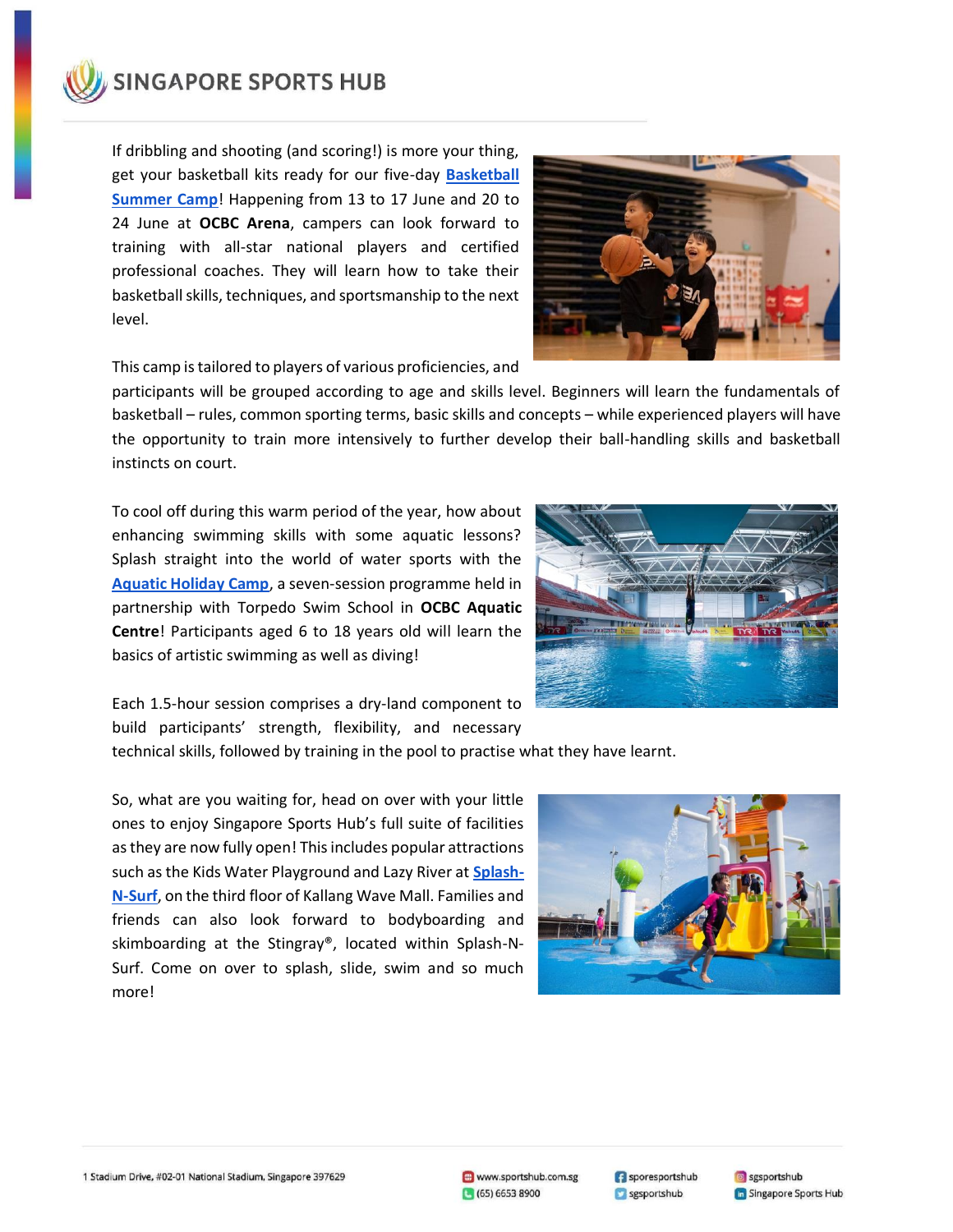**SINGAPORE SPORTS HUB** 

# **Shop and Dine with Us for Exclusive Promotions and Redemptions!**

After an active day out with family and friends, what better way to relax than to bond over good food and shopping! Look forward to a variety of promotions and activities at **Kallang Wave Mall** in the coming weeks.

Bargain hunters, come on over between 1-3pm for **exclusive weekday \$2 flash deals** at selected food and beverage outlets! These special deals will be available from 30 May to 10 June. You can also shop more to gain more. Simply spend a minimum of \$100 (or \$120 at Fairprice Xtra) to redeem up to \$50 worth of vouchers from 26 May to 26 June!

If (you or) your child is a Pokémon fan, check out these limited-time activities held at the Main Atrium on Level One!

- **Pokémon Colouring Activity** from 1 to 12 June, 11am to 9pm
- **Pikachu and Evee Meet & Greet** on 4 and 11 June, at 11am, 2pm and 5pm
- **Pikachu Dance** on 5 and 12 June, at 11am, 2pm and 5pm
- **Pokémon Ga-Olé Challenge** 
	- Practice rounds from 13 to 17 June, from 11am to 9pm
	- Main challenge on 18 and 19 June, from 10am to 6pm

Follow Kallang Wave Mall's [Facebook](https://www.facebook.com/kallangwavemall) or Instagram ([@kallangwavemall\)](https://www.instagram.com/kallangwavemall/) for information about other ongoing deals and receive the latest updates!

#### **A Packed Line-Up of Exciting Events**

Last but not least, look out for the exciting slew of **LIVE**  events from now until December! Fans can once again flock to our venues to cheer in support of their favourite teams and artistes.

Upcoming events at the Singapore Sports Hub include:

- UFC 275 on 12 June at **Singapore Indoor Stadium**
- 831 "MISS YOU 3000" on 25 June at **Singapore Indoor Stadium**
- Standard Chartered Singapore Trophy match on 15 July at **National Stadium**
- Power Station "Because of Love" on 20 August at **Singapore Indoor Stadium**
- Justin Bieber "Justice World Tour" on 25 October at **National Stadium**
- Mayday "Fly to 2022 Live in Singapore" on 3 December at **National Stadium**
- Jay Chou "Carnival World Tour" on 17 and 18 December at **National Stadium**

More information on upcoming events and ticketing can be found **[here](https://www.sportshub.com.sg/events?month=all)**!



1 Stadium Drive, #02-01 National Stadium, Singapore 397629

Sporesportshub sgsportshub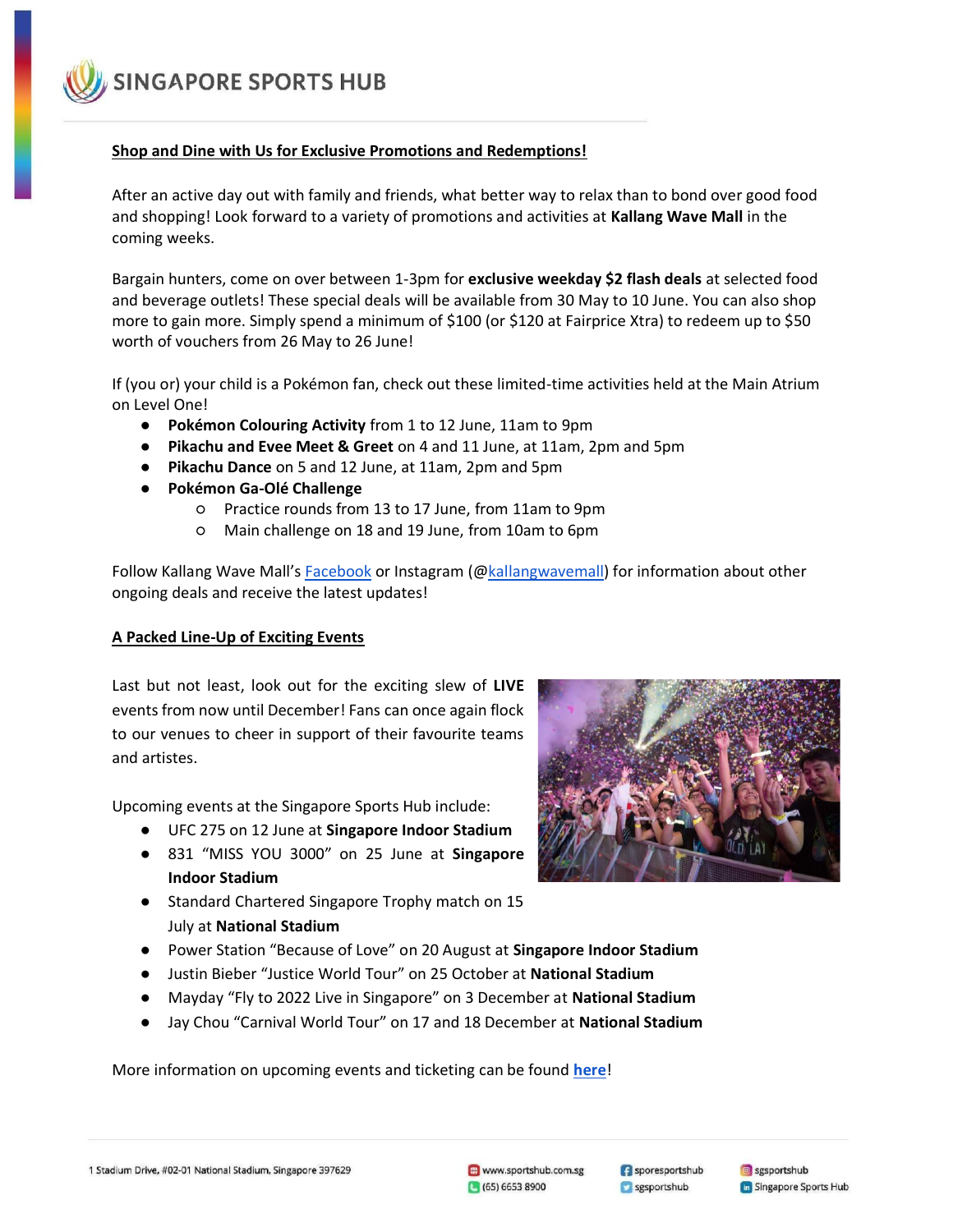

All visual assets can be downloaded [here.](https://drive.google.com/drive/folders/1nrTWc-iwEcdhPgqEv8qu2jxH793B8E-_?usp=sharing)

###

# **MEDIA ENQUIRIES**

Hu Yuheng Associate, Mutant Communications yuheng@mutant.com.sg

# Gerri Kwan Assistant Director, Communications, Singapore Sports Hub [Gerri.kwan@sportshub.com.sg](mailto:Gerri.kwan@sportshub.com.sg)

#### **ABOUT SINGAPORE SPORTS HUB**

The Singapore Sports Hub is a fully integrated sports, entertainment and lifestyle hub, with programming that comprises world-class recreational and competitive events, as well as community events, to serve children, youth, working adults, seniors, families, and less privileged population segments in Singapore and tourism sectors. Consisting of a unique cluster development of world-class sports facilities within the city, it plays a critical role in accelerating the development of Singapore's sports industry, excellence and participation. Its vision is to be the region's premier sports, entertainment and lifestyle destination.

Located on a 35-hectare site in Kallang, the Singapore Sports Hub includes the following facilities:

- A new 55,000-capacity National Stadium with a retractable roof and movable tiered seating
- The iconic Singapore Indoor Stadium
- A 6,000-capacity OCBC Aquatic Centre that meets FINA standards
- A 3,000-capacity OCBC Arena which is scalable and flexible in layout
- Water Sports Centre featuring kayaking and canoeing
- 41,000 sqm Kallang Wave Mall, including indoor climbing wall and Splash-N-Surf facility (Kids Waterpark, Stingray and Lazy River)
- 100PLUS Promenade that encircles the National Stadium
- Singapore Youth Olympic Museum & Singapore Sports Museum
- Sports Hub Library
- Shimano Cycling World
- Daily community facilities and activities, including beach volleyball, hard courts (futsal, basketball and netball) lawn bowls, giant chess, skate park and running & cycling paths.

The Singapore Sports Hub, which is managed by SportsHub Pte Ltd, is one of the largest sporting Public-Private Partnership (PPP) projects in the world. It is also Singapore's largest flagship PPP project of this nature and has won the Project Finance International (PFI) award in London in 2011, World Architecture

1 Stadium Drive, #02-01 National Stadium, Singapore 397629